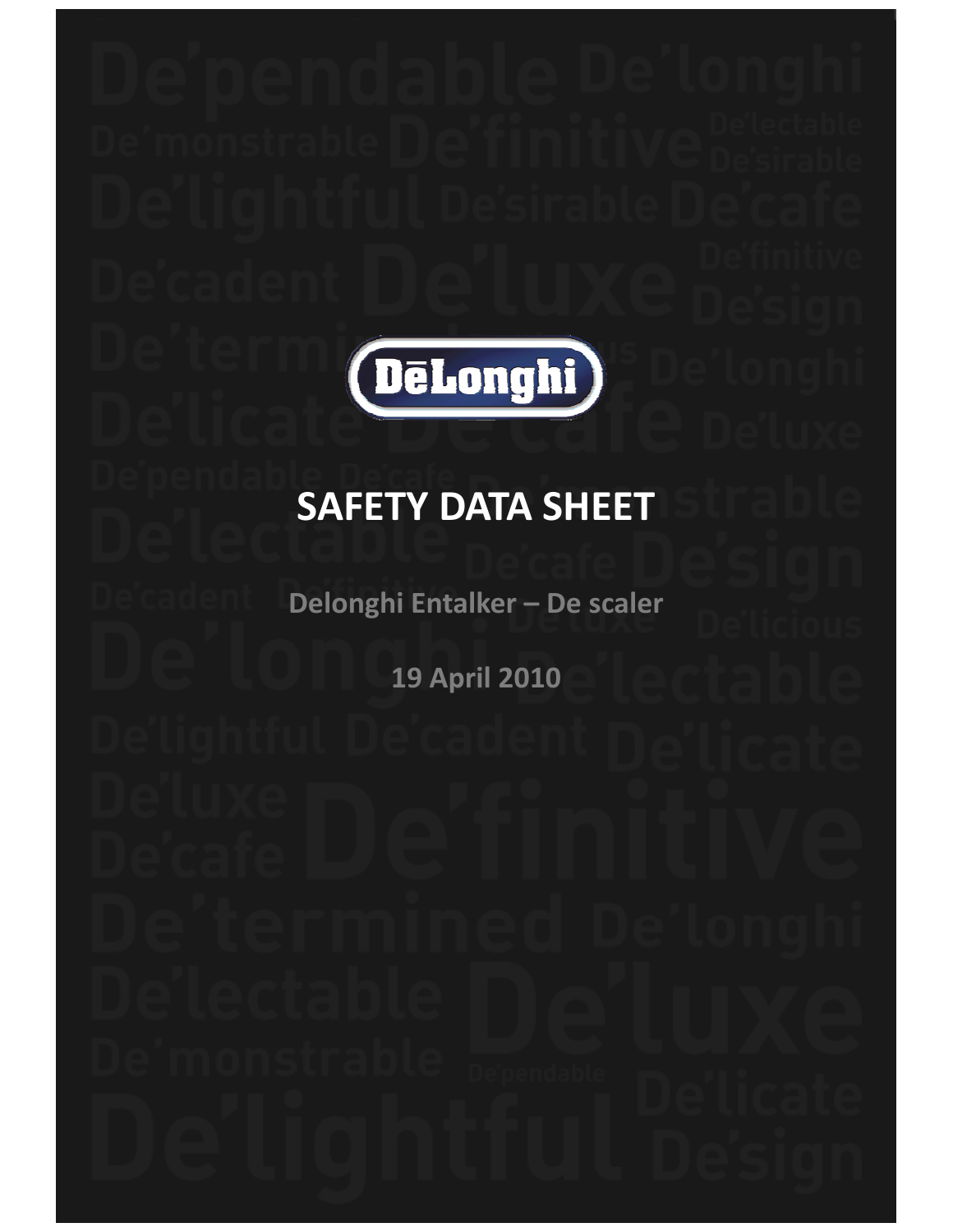

# Safety Data Sheet

# **1. Identification of the substance/preparation and of the company undertaking**

- 1.1 Identification of the preparation; Delonghi Entalker Descaler
- 1.2 Use of the preparation; De-scaling agent , in aqueous solution for steam coffee machines
- 1.3 Distribution Company: Delonghi Appliances Srl Via L Seitz 47 31100 Treviso Italy Tel +39 (0) 42 422 413 513 Fax;+ 39 (0) 422 413 736
- 1.4 Packaging Company: Valmatic Srl 41030 San Prospero (Mo) Via Turati 5 Italy Tel; 059 906550
- 1.5 Manufacturing Company; Multichem s.a.s Via Cavour 62 20086 Motta VIsconti (MI) Italy. Tel; +39 02 9000 8002 Fax; +39 02 9000 7887
- 1.6 Emergency Number; Delonghi Appliances Srl Via L Seitz 47 31100 Treviso Italy +39 (0) 422 4131 Fax; +39 0422 413 736

# **2. Hazard Identification;**

Irritation to the eyes and skin; Risk of serious damage to the eyes

#### **3. Composition / Information on ingredients**

- 3.1 General Description: Aqueous buffered solution of lactic acid and sodium. Not volatile, not inflammable, not combustible, not dangerous
- 3.2 Substances presenting a health or environmental hazard: 30-50% lactic acid CAS Nbr. 79-33-4 EINECS Nbr. 201-196-2 XI R38 R41 S26 S39

Regulation EC 1907 /2006 Pre-registration number. 05-2116355858 -28- 0000

# **4. First Aid Measures**

- 4.1 General Advice; show this safety data sheet to the doctor in advance
- 4.2 Skin contact; wash of immediately with soap and water while removing all contaminated clothes and shoes. If irritation or tissue damage persist and seek medical attention
- 4.3 Eye Contact; Immediately flush the eyes with plenty of water , also under the eyelids for at least 15 minutes. If irritation persist and seek medical attention.
- 4.4 Ingestion; wash out mouth with water providing the person is conscious. Do Not Force vomiting. Call a doctor immediately
- 4.5 Inhalation; move to fresh air

# **5. Fire Fighting Measures:**

- 5.1 the preparation is not flammable. In case of fire nearby , use the following extinguisher; water spray , carbon dioxide , dry chemical powder or appropriate foam.
- 5.2 Extinguisher which must not be used; None
- 5.3 Specific Hazards; Thermal decomposition can lead to release irritating gases and vapours
- 5.4 Protection for first aiders; use personal protective equipment. Avoid contact with skin and eyes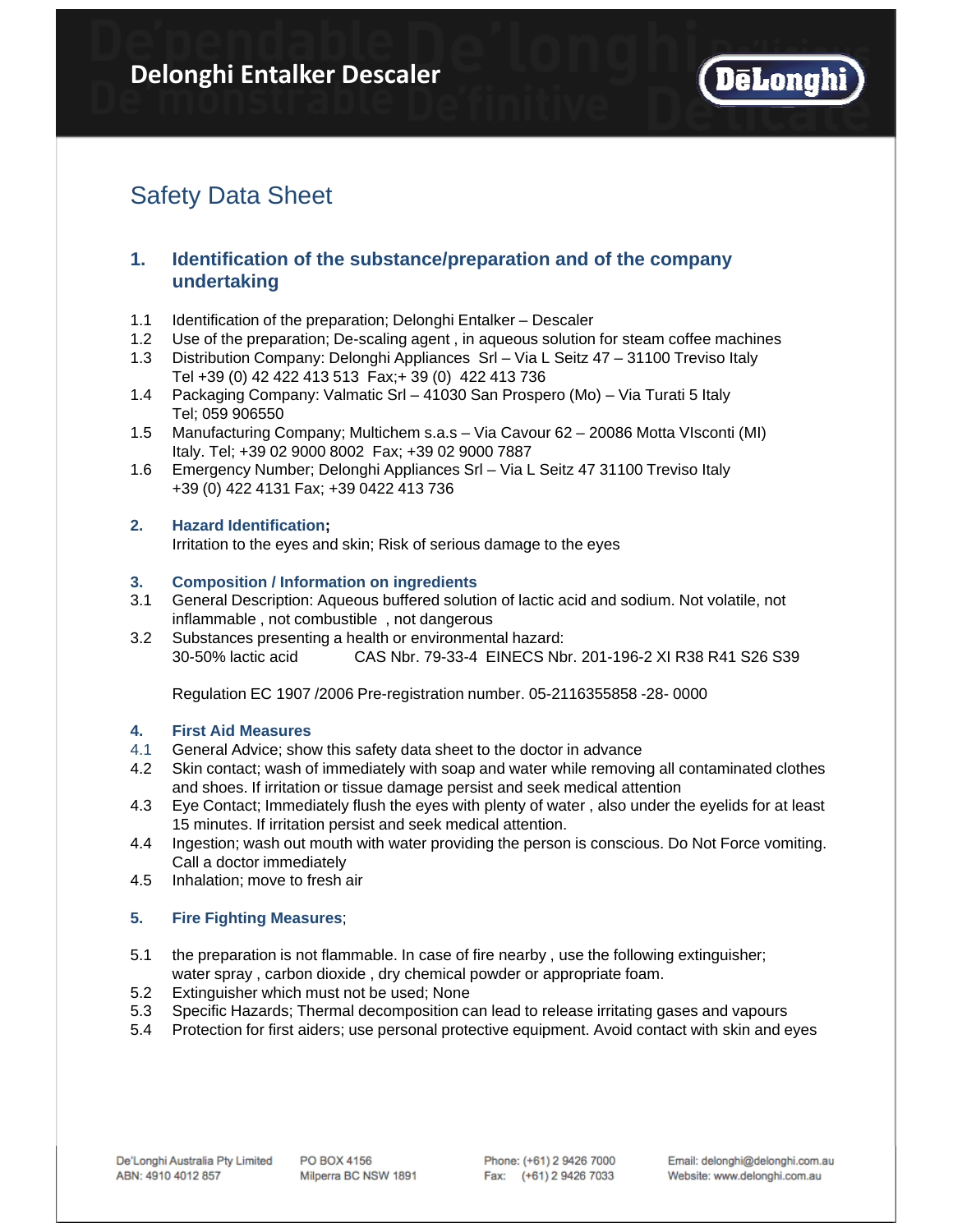

#### 6. **Accidental Release Measures**;

- 6.1 Personal Precautions; Avoid contact with skin and eyes
- 6.2 Environmental Precautions; prevent further leakage or spillage. No special environmental precautions required.
- 6.3 Methods for cleaning up; Contain the flow. Neutralise with soda or sodium carbonate and flush with plenty of water. Soak up with inert absorbent material ( e.g. sand , silica gel , acid binder , universal binder , sawdust). Pick up and transfer properly labelled containers. After cleaning , flush away traces with water

#### **7. Handling and Storage**

- 7. Avoid contact with skin and eyes. Avoid temperature 200 degrees Celsius)
- 7.2 Storage Conditions; Keep in a dry place
- 7.3 Packaging Material; Plastic or stainless steel 316L containers

# **8 Exposure controls/ Personal Protection**

Insure adequate ventilation especially in confined areas Control parameters; none Respiratory Protection; None Hand Protection; Rubber gloves Eye Protection; Face shield , tight fitting safety gloves Skin & Body protection; Not required Hygiene Measures; when using , do not eat , drink or smoke. Remove and wash contaminated clothing.

#### **9. Physical and Chemical Properties**.

9.1 Physical state; Liquid 9.2 Colour; Transparent, yellowish 9.3 Odour; typical 9.4 pH  $2,60 - 2,90 (20^{\circ} \text{C } 68^{\circ} \text{F})$ 9.5 Boiling point 9.6 Freezing point approx. - 7° C 9.7 Decomp Point >200° C 9.8 Relative Density 9.9 Flash point na 9.10 Auto ignition Temperature na 9.11 Water solubility Complete

#### **10 Stability and Reactivity**

| 10.1 Shelve Life         | Stable in normal environmental conditions. Hazardous |
|--------------------------|------------------------------------------------------|
|                          | polymerization does not occur.                       |
| 10.2 Conditions to avoid | Avoid temperatures >200° C                           |

- 10.3 Materials to avoid strong oxidizations agents
- 10.4 Hazardous Combustion or Decomposition of products; product is not flammable, combustion can lead to release irritant vapors and gases

Email: delonghi@delonghi.com.au Website: www.delonghi.com.au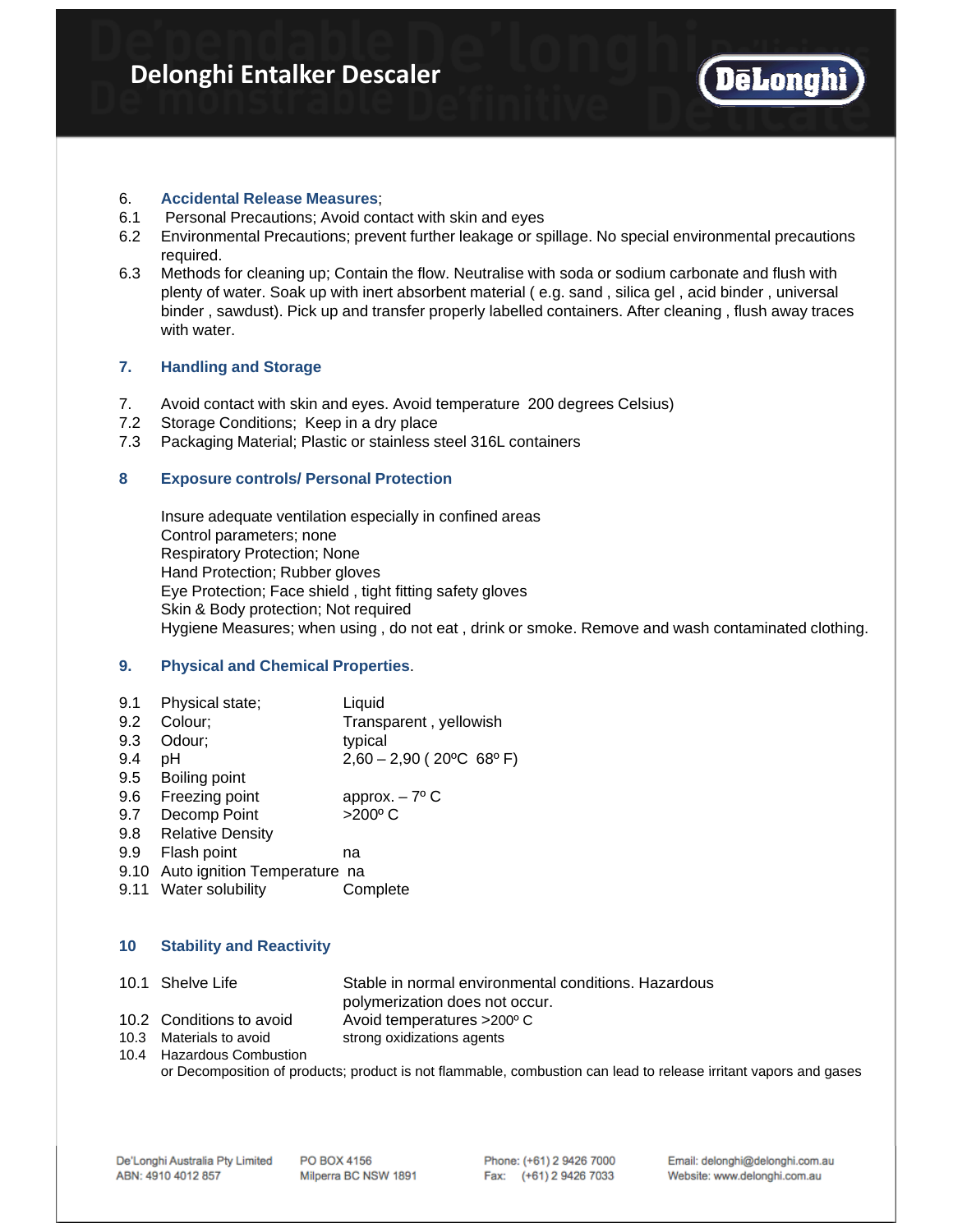#### **11. Toxicological Information**

Acute toxicity of lactic acid LD oral/ratio: 3730mg?Kg; sodium lactate LD oral/ratio: 2000mg?Kg Local effects: irritating the eyes and skin. Risk of serious damage to eyes. Inhalation of mist causes irritation of the respiratory system.

Special effects; did not show carcinogenic effects in animal experiments. Tests on bacterial or mammalian cell cultures did not show mutagenic effects

Further information: Lactic acid and sodium lactate as important metabolites in man, animal and plants , are naturally form and metabolised. They are recognised by FDA as food additives GRAS (Generally recommended as safe)

#### **12. Ecological Information**

The product at its current concentrations does not have adverse effects on the environment. Readily biodegradable , according to appropriate OECD test

Bioaccumulation: none

Ecotoxicity of lactic acid: EC50/48h?Daphnia=240mg/L ; LC50/48h/Fish=320mg/lAlgae=3500mg/l (neutral)

#### **13. Disposal Considerations**

Waste from residues/unused products: Can be disposed in water , when in compliance with local regulations. Can be land filled or incinerated , when in compliance with local regulations. Contaminated Packaging: Clean container with water. Empty containers should be taken for local

recycling, recovery or waste disposal.

Further information; According to the European Waste Catalogue , waste containers are not product specific , but application specific. Waste codes should be assigned by the user based on application for which product was used.

#### **14 Transport Considerations 14 Transport**

Not classified as dangerous in the meaning of transport regulations.

| 14.1 RID/ADR   | No classification |
|----------------|-------------------|
| 14.2 IMDG      | No classification |
| 14.3 ICAO/IATA | No classification |
| 14.4 Number UN |                   |

#### **15. Regulatory Information**

| 15.1 Symbols       | $XI - Irr$                                                                 |
|--------------------|----------------------------------------------------------------------------|
| 15.2 Risk Phrases  | $R38 -$ irritating to skin                                                 |
|                    | R41 – Risk of serious eye damage                                           |
| 15.3 Safety Advise | S2: Keep out of reach of children                                          |
|                    | S24/25: Avoid any inhalation, contact with skin and eyes                   |
|                    | S26 – In case of contact with eyes, rinse immediately with plenty of water |
|                    | and seek medical advice.                                                   |
|                    | S46: If swallowed, seek medical advice immediately and show this           |
|                    | container label                                                            |